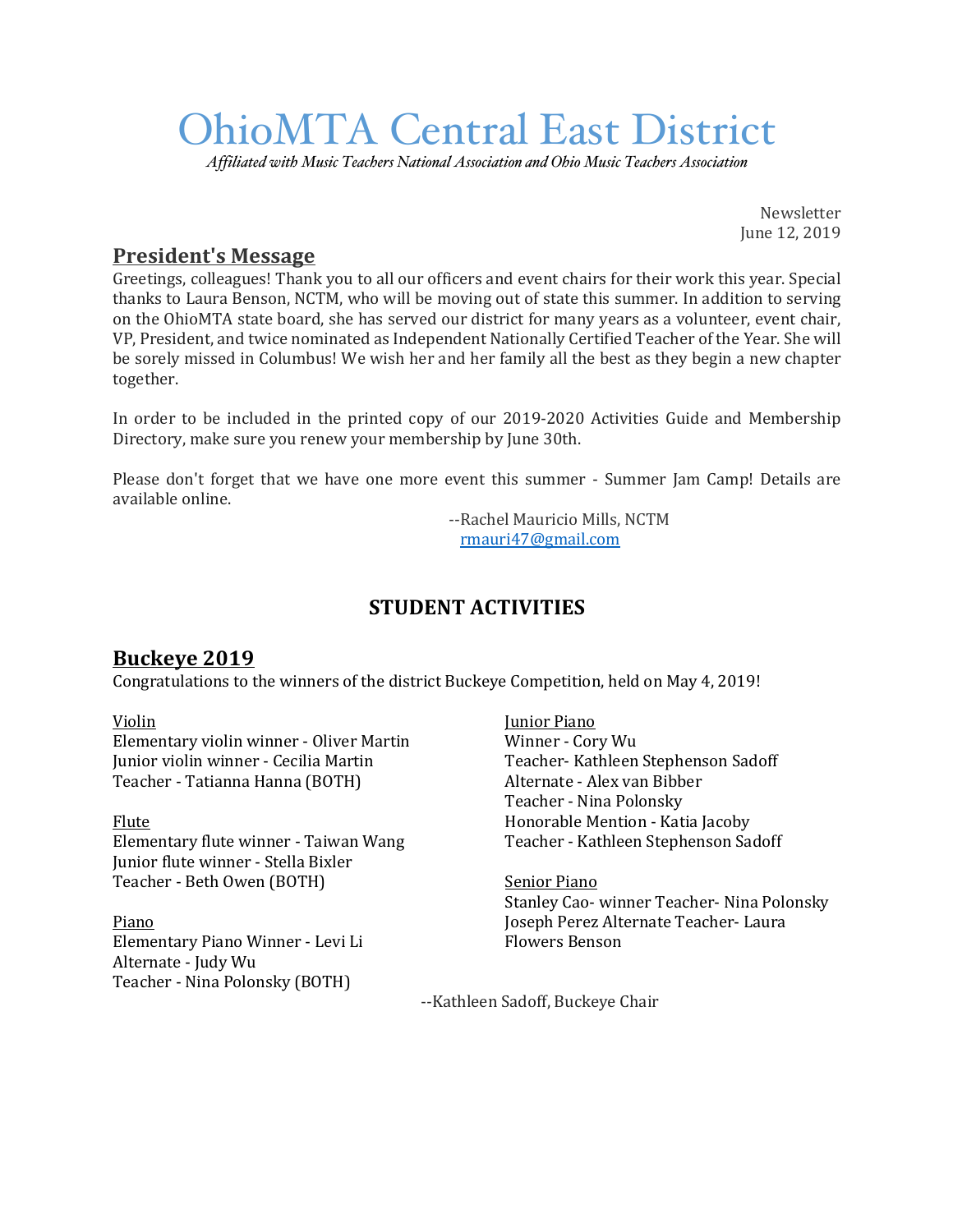### **Pianorama**

Pianorama is an exciting multi-piano ensemble event provided by the Central Ohio Music Teachers every other year. Students learn duet literature with a partner, gain audition and rehearsal experience, and perform in a large ensemble concert. Elementary through advanced students perform duets in groups divided by their proficiency levels and are conducted by a CEOMTA teacher. This year, Pianorama performances will be held at Westerville North High School on Saturday, October 19th.

Auditions will take place on September 21st, 2019 at Graves Piano and Organ, Co. Auditions will be groups of up to 10 students (5 pianos) for approximately 20 minutes with the conductor leading the performance of each piece. Both members of the duet team must pass the audition in order to play in Pianorama. Auditions simply ensure that each student will be successful performing in an ensemble setting - we seek preparedness, not perfection. Students will be assessed on the criteria noted in the 2019 Rules and Regulations which can be found on the Pianorama webpage.

Rehearsals are Saturday, October 5th and 12th at Graves Piano and Organ, with a dress rehearsal at Westerville North High School on the performance day, October 19th. Attendance at both Rehearsals and the Dress Rehearsal is mandatory. Students should not audition if they know they cannot attend all of the rehearsals. Check the Pianorama webpage for the rehearsal schedule.

The performance ensembles range from beginners to advanced students and teachers.It is often helpful to put students in one level lower than their current lesson book due to the added difficulty of playing in a large group with a conductor. You can preview the music at Graves, Music & Arts, or Stanton's to determine appropriate levels for your students. Each duet ensemble will learn three to four pieces. If you need help finding a partner for your student, Pianorama has a new Partner Request Form available. Check the district website at http://www.ceomta.org/student-events/pianorama for the music list,

rehearsal times, partner requests, conductor notes, and registration forms.

Please consider enrolling your student in this wonderful event or join us in performing in the Advanced Ensemble! Registration will be open July  $15<sup>th</sup>$  to September 1st.

--Andrea Keil & Amy Girvin, Pianorama co-chairs

| <b>FIRST</b> | <b>LAST</b> | <b>AGE</b> | <b>GRADE</b> | <b>INSTRUMENT</b> | <b>LEVEL</b>    | <b>Teacher</b>                           |
|--------------|-------------|------------|--------------|-------------------|-----------------|------------------------------------------|
| Meadow       | Tian        | 11         | 5.           | Violin            | Elementary      | Anna Svirsky                             |
| Samuel       | Deng        | 15         | 10           | Violin            | Senior          | Anna Svirsky                             |
| Claire       | Li          | 16         | 11           | Violin            | Senior          | Anna Svirsky                             |
| Teddy        | Must        | 12         | 6            | Piano             | <b>JAM CAMP</b> | Jessica Heitmeyer                        |
| Emmett       | Dodge       | 9          |              | Piano             | Elementary      | Jessica Heitmeyer                        |
| Karina       | Chou        | 11         |              | Piano             | Elementary      | Jessica Heitmeyer                        |
| Amelia       | 0rth        | 15         | 9            | Piano             | Senior          | Carol Rein                               |
| Katia        | Jacoby      | 13         | 7            | Piano             | Junior          | Kathleen Sadoff                          |
| Keliang      | Yao         | 12         | 6            | Piano             | Junior          | Kathleen Sadoff                          |
| Kimberly     | Shi         | 16         | 11           | Piano             | Senior          | Kathleen Sadoff                          |
| Lizzy        | Zhou        | 14         | 8            | Piano             | Junior          | Susan Frost                              |
| Phoebe       | Chu         | 14         | 9            | Violin            | Junior          | Tatiana Hanna<br>ו מיונות וניתוחת הוא ות |

#### **Summer Scholarships Winners**

--Debra Mattera & Sally Sansbury, Scholarship Co-chairs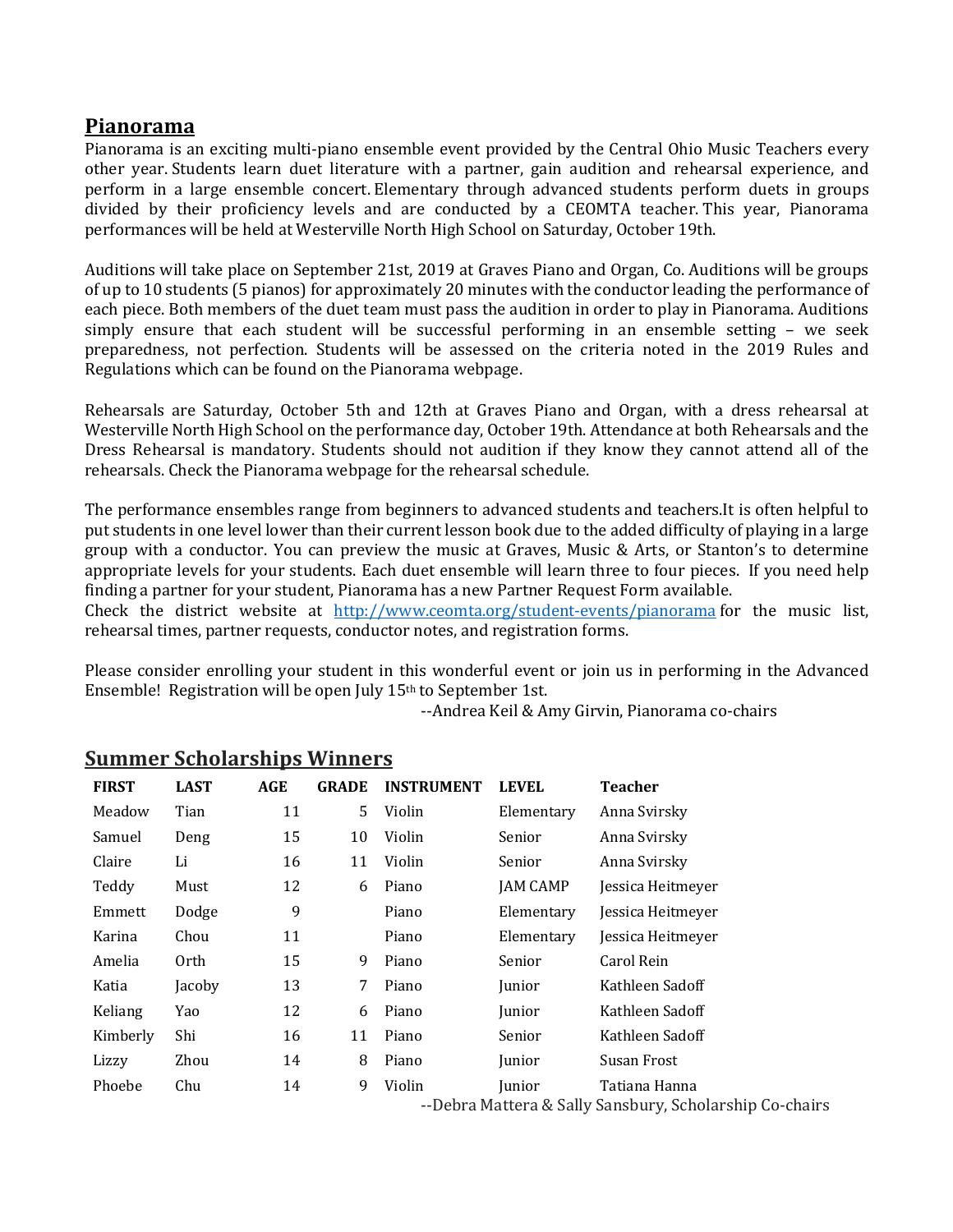#### **Solo & Ensemble**

The final of three Solo & Ensemble Recitals, the Honors Recital, was held on Sunday, May 5, 2019, at 3:00 p.m., at Graves Piano & Organ Co. This recital presented the 2019 winners from three of our most prestigious events: Summer Study Scholarship Competitions, Buckeye Auditions and OhioMTA/Graves Piano Solo & Ensemble Competition. It was an amazing afternoon of great performances by these young artists! Congratulations!

The following artists were featured: Karina Chou, piano (Piano Technicians Guild Scholarship Award) Teacher: Jessica Heitmeyer

Katia Jacoby, piano (Mary Craig Powell Memorial Scholarship Award & 2nd place OhioMTA/Graves Junior Piano Solo Winner) Teacher: Kathleen Sadoff

Levi Li, piano (Buckeye Auditions Elementary Piano Winner) Teacher: Nina Polonsky

Cory Wu, piano (Buckeye Auditions Junior Piano Winner & 1st place OhioMTA/Graves Junior Piano Solo Winner) Teacher: Kathleen Sadoff

Sophia Wu, piano (3rd place OhioMTA/Graves Elementary Piano Solo Winner) Teacher: Kathleen Sadoff

Keliang Yao, piano (CEOhioMTA Scholarship Award & Anonymous Donor Scholarship Award) Teacher: Kathleen Sadoff

#### **Student Solo and Ensemble Recitals coming up soon**

The next Student Solo and Ensemble Recitals are scheduled for Sunday, November 3, 2019, at Graves Piano & Organ Co. Be sure to get your registrations and participation fees in by Thursday, October 24, 2019 (postmarked). The recitals are open to students of all members who have studied for at least one year. They are a great performance opportunity for any well-prepared student, and the perfect chance for them to hear other fine students from our district.

Detailed information can be found on our website:

http://www.ceomta.org/student-events/student-solo-ensemble-recitals

Please contact Dr. Caroline B. Salido-Barta, chair, at 614-440-3555 or thepianoartsstudio@yahoo.com, for additional questions.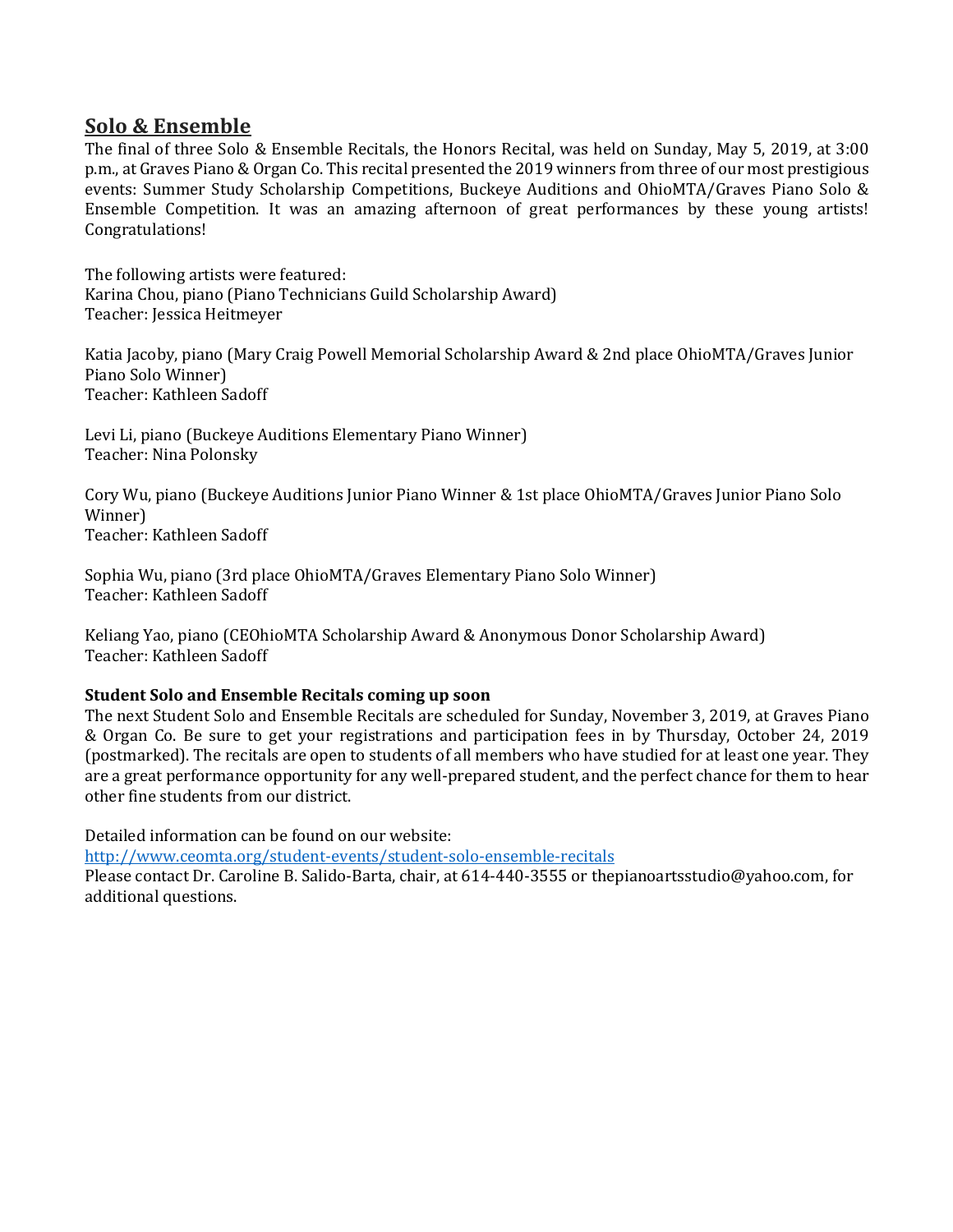# **TEACHER ACTIVITIES AND NEWS**

# **District Nationally Certified Teacher of the Year**

Each spring the various districts of OMTA are invited to select a nationally certified member who exemplifies outstanding teaching and service to our organization and our profession. The selection of a Nationally Certified Music Teacher of the Year also helps us shine a spotlight on National Certification for the public at large. This person also goes on to represent our district for the selection of a State Certified Teacher of the Year.

This year, five letters of nomination were submitted. Thank you to the members who took the time to nominate a colleague. A committee of past winners read the nominations and unanimously selected the Teacher of the Year.



Congratulations to Rachel Mills, 2019 Nationally Certified Teacher of the Year!

Our 2019 Central East District Nationally Certified Music Teacher of the Year got an early start by participating in our OMTA Festival while in high school, winning a summer scholarship to go to the Bowling Green summer music camp, and winning an OMTA Scholarship for a graduating senior. She studied piano pedagogy in high school and taught a handful of students during her junior and senior years. She was a Student Member of MTNA while in college at Capital University. During her graduate studies at Bowling Green State University, she

taught Class Piano as a Graduate Assistant. She served as Vice President and then President of the BG student chapter of MTNA and she facilitated the organization of adjudicated festivals, fundraisers, and trips to the MTNA National Conference in Denver and Atlanta.

Rachel Mauricio Mills holds a BM in Keyboard Pedagogy from Capital University, an MM in Piano Performance & Pedagogy from Bowling Green State University, and has been a Nationally Certified Teacher of Music through MTNA since 2014. Since 2010, Rachel has been a Pianorama conductor three times, and has served on the Executive Board of the Central East District of OhioMTA as Secretary, Scale Olympics Chair, Publicity Chair, Finance Committee Member, VP of Student Activities, VP of Member Services, and is currently in her second term as District President.

She is a member of the National Guild of Piano Teachers and an adjudicator for the Ohio Federation of Music Clubs. An active member of Women in Music Columbus, Rachel enjoys performing collaboratively and also works as a freelance pianist for events and church services. Rachel maintains a private studio of pre-college and adult students in Worthington, where she lives with her husband and two young daughters.

From nomination letters: "Rachel is dedicated to enriching the lives of students through piano and she has been a hands-on leader in OhioMTA." "She leads with grace and sensitivity, often handling the pressures of the job with a bright and beautiful smile." "It is especially gratifying to see a young woman step into her teaching career and immediately turn her attention to participating in, and serving, OMTA. Her previous experiences had made an impression on her, and she had studied with many active OMTA members. Rachel's youthful enthusiasm and dedication to her profession has inspired others her age to volunteer their time and energy to OMTA. She has done a magnificent job of balancing teaching, service to OMTA, and her family life."

--Janice Cook, NCTM, National Certification Chair